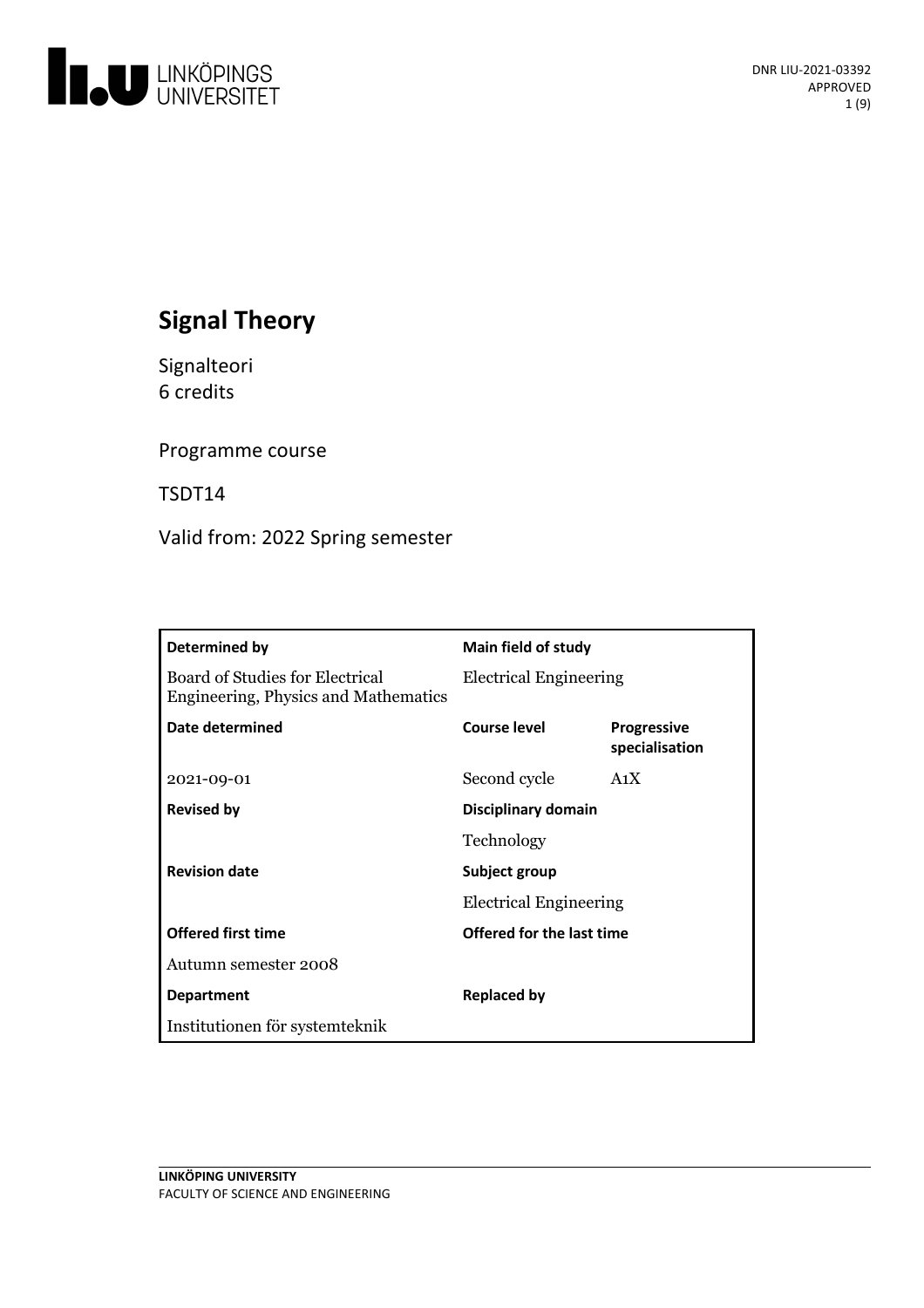# Course offered for

- Master of Science in Applied Physics and Electrical Engineering
- Master of Science in Applied Physics and Electrical Engineering International
- Master of Science in Computer Science and Engineering
- Master of Science in Industrial Engineering and Management
- Master of Science in Information Technology
- Master of Science in Biomedical Engineering
- Master of Science in Computer Science and Software Engineering
- Master of Science in Industrial Engineering and Management International
- Master's Programme in Biomedical Engineering
- Master's Programme in Communication Systems
- Master of Science in Electronics Design Engineering

# Prerequisites

From Calculus: Derivatives and integrals.<br>From Probability theory: Most, but with focus on binary distributions, rectangular<br>distributions and Gaussian distributions.

From Signals and systems or Linear Systems: Fourier transforms, LTI systems, convolution, amplitude modulation, sampling and pulse amplitude modulation. (all of it deterministic)

## Intended learning outcomes

After passing the course, the student should

- be able to clearly define central concepts regarding stochastic processes, using own words. be able to reliably perform standard calculations regarding stochastic
- processes, e.g. LTI filtering (both time continuous and time discrete), sampling and pulse amplitude modulation, but also certain momentary
- non-linearities that are common in telecommunication.<br>• with some reliability be able to solve problems that demand integration of knowledge from different parts of the course, i.e. analysis of LTI-filtering, modulation, sampling and non-linear filtering of stochastic processes, both one-dimensional and multi-dimensional.<br>• be able to account for the connection between different concepts in the
- course in <sup>a</sup> structured way using adequate terminology. be able to estimate the auto correlation function and power spectral density
- of a stochastic process based on a realization of the process. Also, clearly and logically account for those estimations and conclusions that can be drawn from them.

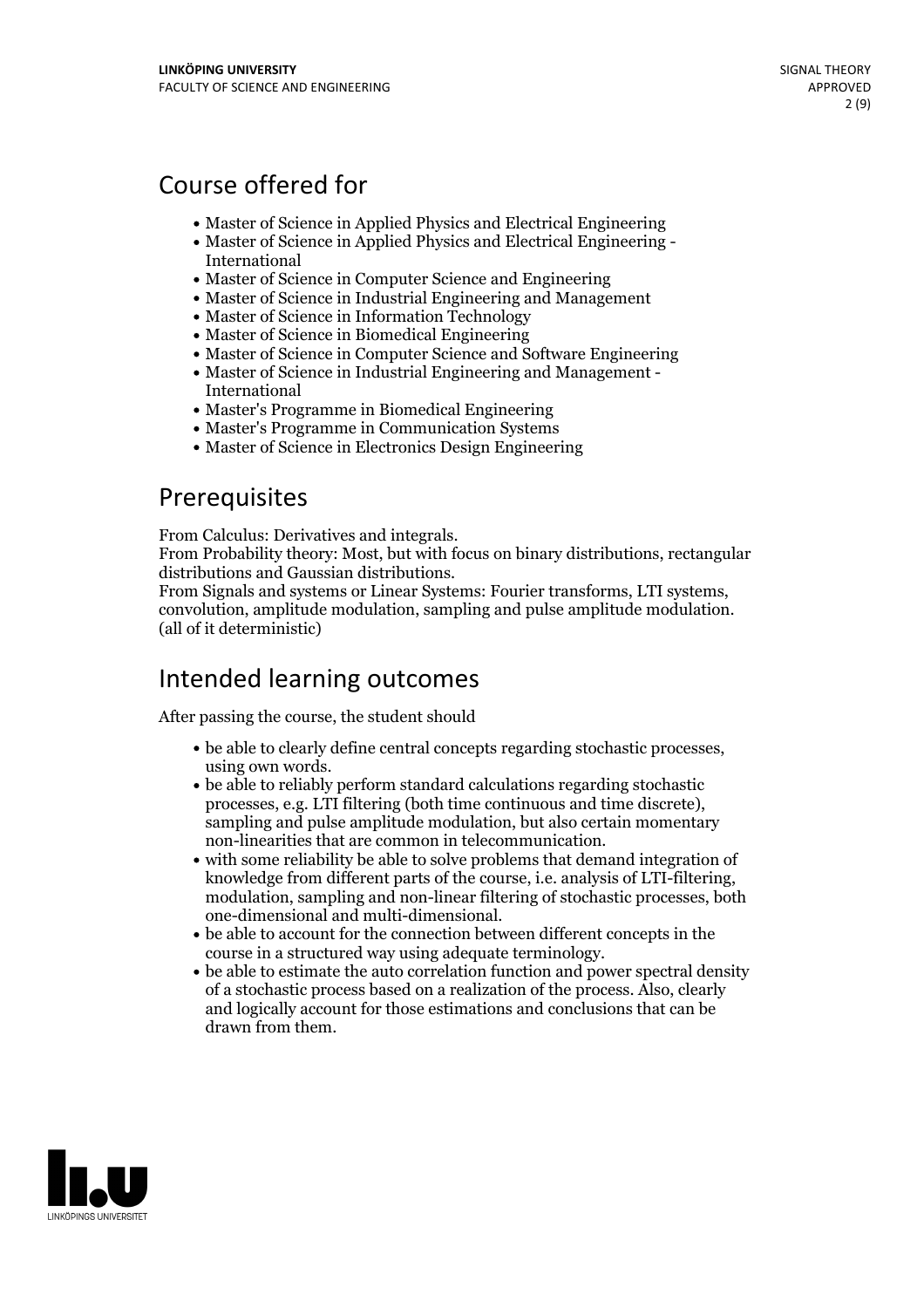## Course content

- TTime continuous and time discrete, real as well as complex, stochastic ensemble expectation, auto correlation function, power spectral density, cross correlation function, cross spectral density, stationarity, ergodicity.<br>Especially Gaussian processes and white processes. Multidimensional
- processes. LTI filtering of stochastic processes: Relations between statistical properties of the input process and the output process. Especially matched filters and
- Amplitude and angle modulation of stochastic processes: Relations between statistical properties of the input process and the output process. Especially Gaussian processes as input. Noise analysis of those modulation forms,<br>primarily with white Gaussian noise as disturbance.<br>Non-linear momentary systems: Quantization and monomial non-
- linearities. Relations between statistical properties of the input process and the output process. Especially Gaussian processes as input. Properties of quantization noise.<br>• Transformation between time continuous and time discrete stochastic
- processes: Sampling and pulse amplitude modulation, the sampling
- 
- Case study: Reconstruction in CD players.<br>• Estimation of expectations, auto correlation function and power spectral density.

# Teaching and working methods

Teaching is given in the form of lectures, tutorial and laborations

## Examination

| TEN <sub>1</sub> | <b>Written Examination</b> | 4 credits | U, 3, 4, 5 |
|------------------|----------------------------|-----------|------------|
| LAB <sub>1</sub> | Laboratory Work            | 2 credits | U.G        |

At the exam, there will be an introductory task that examines the learning outcomes "be able to clearly define..." and " be able to reliably perform standard calculations...". This task has to be solved correctly, in order to pass the exam. The rest of the exam examines the learning outcome " with some reliability be able to solve problems...". The grade on the exam, and also on the course as a whole is

The laborations are performed in small groups and is examined based on a report.<br>This examines the last two learning outcomes, " be able to account for..." and " be able to estimate...".

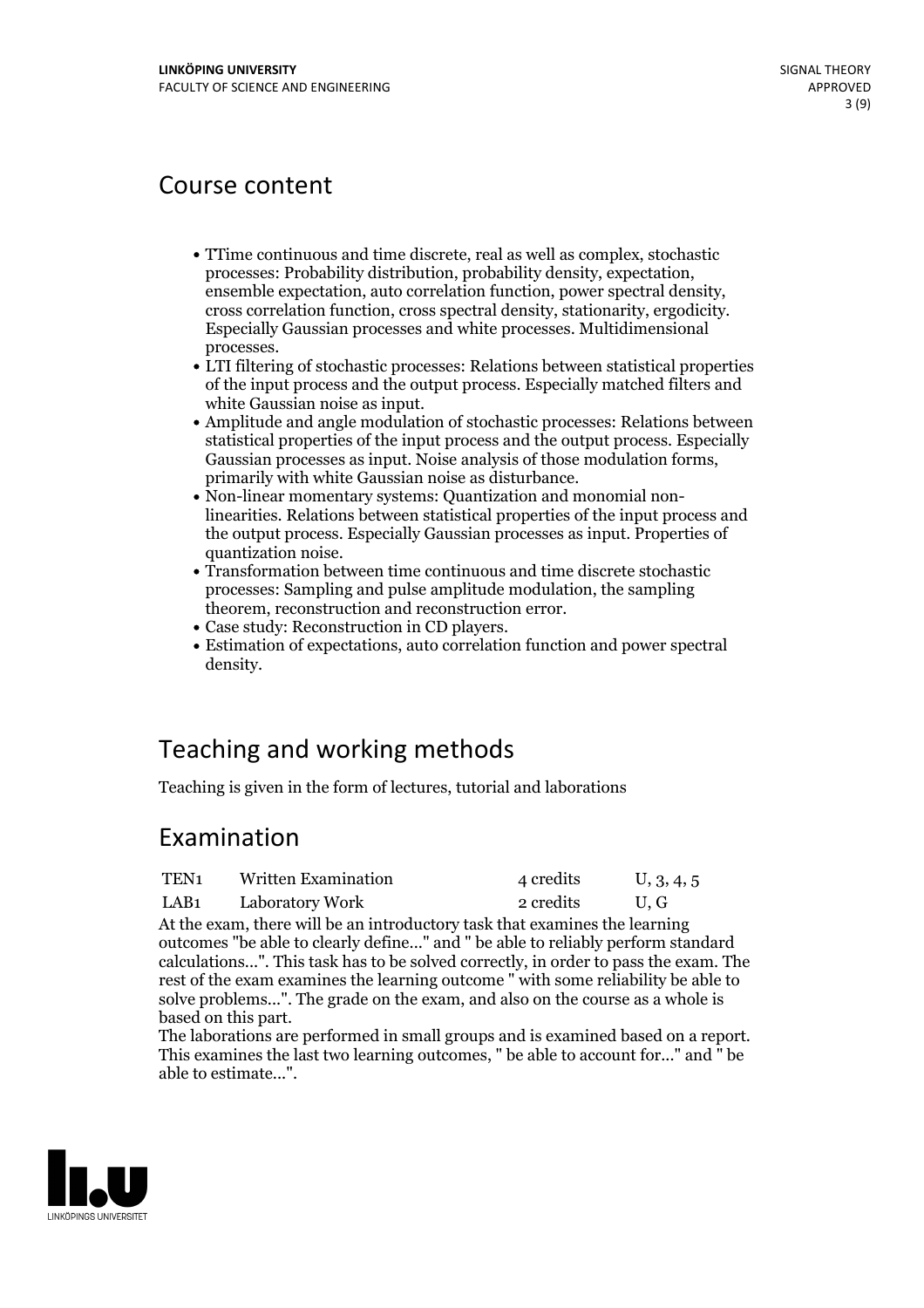## Grades

Four-grade scale, LiU, U, 3, 4, 5

# Other information

Supplementary courses: Wireless communication, Data compression, Image and audio coding, Communication systems CDIO.

## **About teaching and examination language**

The teaching language is presented in the Overview tab for each course. The examination language relates to the teaching language as follows:

- If teaching language is "Swedish", the course as a whole could be given in Swedish, or partly in English. Examination language is Swedish, but parts
- of the examination can be in English. If teaching language is "English", the course as <sup>a</sup> whole is taught in English. Examination language is English. If teaching language is "Swedish/English", the course as <sup>a</sup> whole will be
- taught in English if students without prior knowledge of the Swedish language participate. Examination language is Swedish or English depending on teaching language.

### **Other**

The course is conducted in a manner where both men's and women's experience and knowledge are made visible and developed.

The planning and implementation of a course should correspond to the course syllabus. The course evaluation should therefore be conducted with the course syllabus as a starting point.

If special circumstances prevail, the vice-chancellor may in a special decision specify the preconditions for temporary deviations from this course syllabus, and delegate the right to take such decisions.

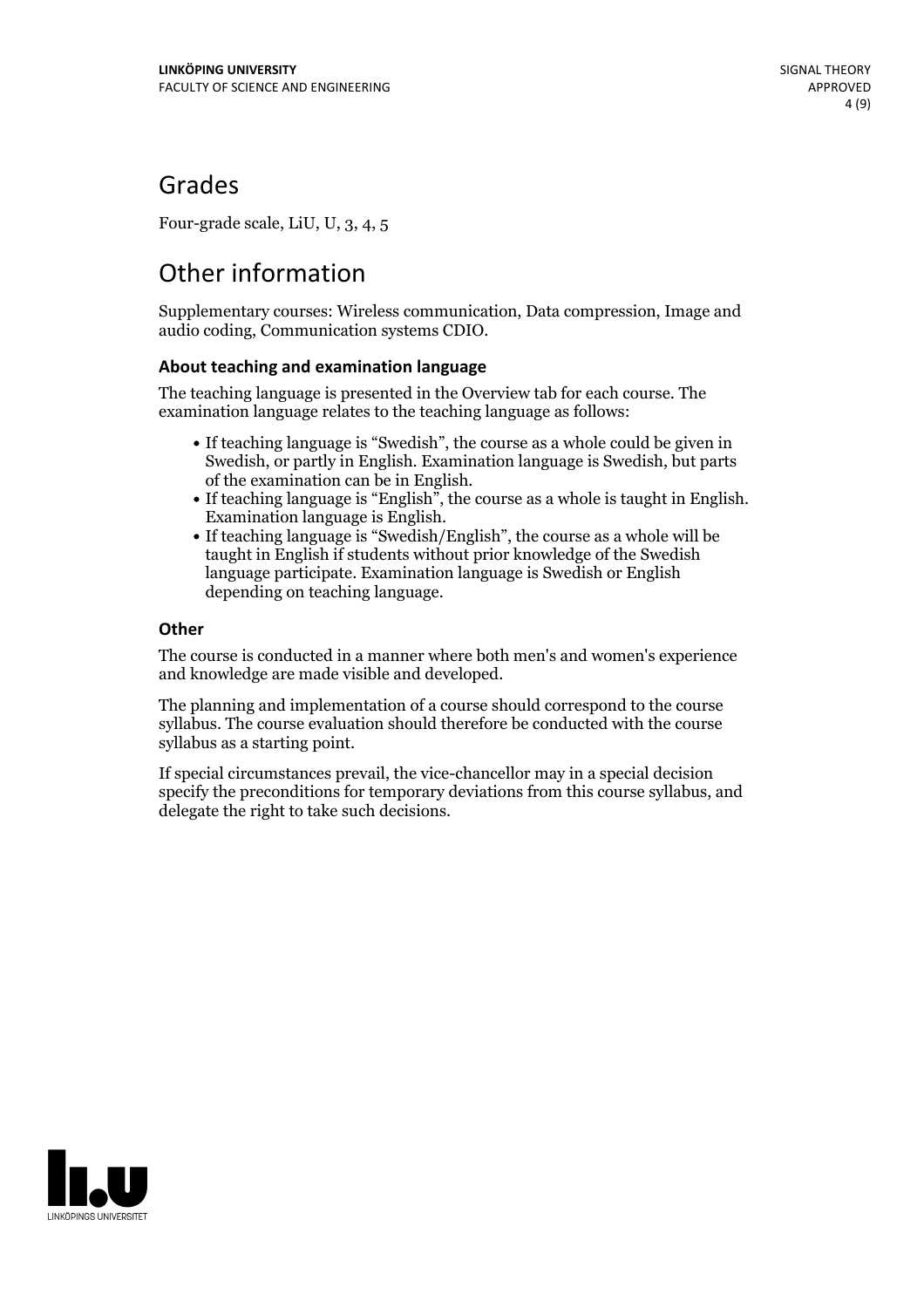# **Common rules**

## Course syllabus

A syllabus must be established for each course. The syllabus specifies the aim and contents of the course, and the prior knowledge that a student must have in order to be able to benefit from the course.

## Timetabling

Courses are timetabled after a decision has been made for this course concerning its assignment to a timetable module.

## Interruption in and deregistration from a course

The LiU decision, Guidelines concerning confirmation of participation in education (Dnr LiU-2020-02256), states that interruptions in study are to be recorded in Ladok. Thus, all students who do not participate in a course for which they have registered must record the interruption, such that the registration on the course can be removed. Deregistration from or interrupting a course is carried out using <sup>a</sup> web-based form: https://www.lith.liu.se/for- [studenter/kurskomplettering?l=en.](https://www.lith.liu.se/for-studenter/kurskomplettering?l=en)

## Cancelled courses and changes to the course syllabus

Courses with few participants (fewer than 10) may be cancelled or organised in a manner that differs from that stated in the course syllabus. The Dean is to deliberate and decide whether a course is to be cancelled or changed from the course syllabus.

## Guidelines relating to examinations and examiners

For details, see Guidelines for education and examination for first-cycle and second-cycle education at Linköping University, Dnr LiU-2020-04501 [\(http://styrdokument.liu.se/Regelsamling/VisaBeslut/917592\)](http://styrdokument.liu.se/Regelsamling/VisaBeslut/917592).

An examiner must be employed as a teacher at LiU according to the LiU Regulations for Appointments, Dnr LiU-2021-01204 [\(https://styrdokument.liu.se/Regelsamling/VisaBeslut/622784](https://styrdokument.liu.se/Regelsamling/VisaBeslut/622784)). For courses in second-cycle, the following teachers can be appointed as examiner: Professor (including Adjunct and Visiting Professor), Associate Professor (including Adjunct), Senior Lecturer (including Adjunct and Visiting Senior Lecturer), Research Fellow, or Postdoc. For courses in first-cycle, Assistant Lecturer (including Adjunct and Visiting Assistant Lecturer) can also be appointed as examiner in addition to those listed for second-cycle courses. In exceptional cases, a Part-time Lecturer can also be appointed as an examiner at both first- and second cycle, see Delegation of authority for the Board of Faculty of Science and Engineering.

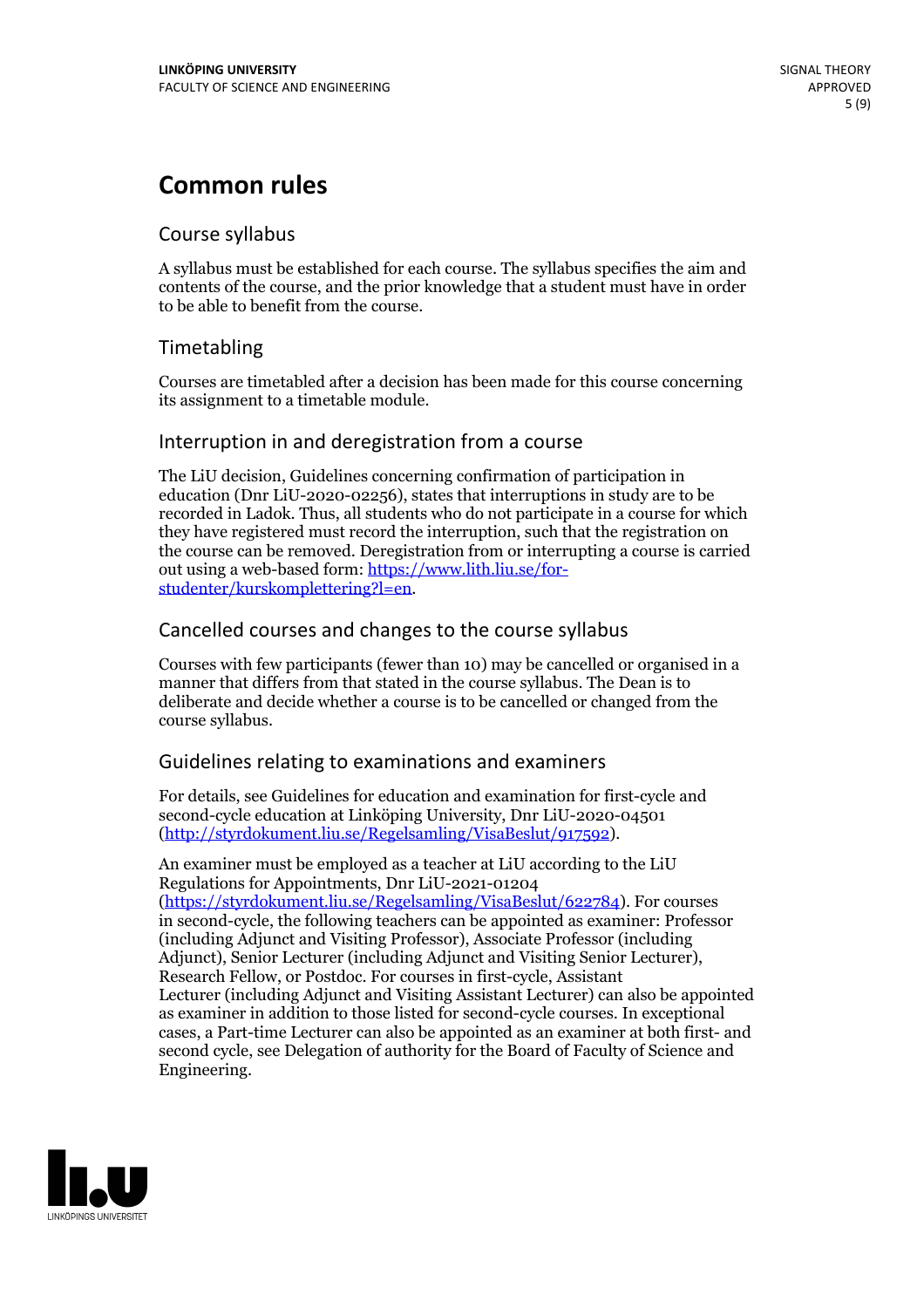## Forms of examination

#### **Principles for examination**

Written and oral examinations and digital and computer-based examinations are held at least three times a year: once immediately after the end of the course, once in August, and once (usually) in one of the re-examination periods. Examinations held at other times are to follow a decision of the faculty programme board.

Principles for examination scheduling for courses that follow the study periods:

- courses given in VT1 are examined for the first time in March, with re-examination in June and August
- courses given in VT2 are examined for the first time in May, with re-examination in August and October
- courses given in HT1 are examined for the first time in October, with re-examination in January and August
- courses given in HT2 are examined for the first time in January, with re-examination in March and in August.

The examination schedule is based on the structure of timetable modules, but there may be deviations from this, mainly in the case of courses that are studied and examined for several programmes and in lower grades (i.e. 1 and 2).

Examinations for courses that the faculty programme board has decided are to be held in alternate years are held three times during the school year in which the course is given according to the principles stated above.

Examinations for courses that are cancelled orrescheduled such that they are not given in one or several years are held three times during the year that immediately follows the course, with examination scheduling that corresponds to the scheduling that was in force before the course was cancelled or rescheduled.

When a course, or a written examination (TEN, DIT, DAT), is given for the last time, the regular examination and two re-examinations will be offered. Thereafter, examinations are phased out by offering three examinations during the following academic year at the same times as the examinations in any substitute course. If there is no substitute course, three examinations will be offered during re- examination periods during the following academic year. Other examination times are decided by the faculty programme board. In all cases above, the examination is also offered one more time during the academic year after the following, unless the faculty programme board decides otherwise. In total, 6 re-examinations are offered, of which 2 are regular re-examinations. In the examination registration system, the examinations given for the penultimate time and the last time are denoted.

If a course is given during several periods of the year (for programmes, or on different occasions for different programmes) the faculty programme board or boards determine together the scheduling and frequency of re-examination occasions.

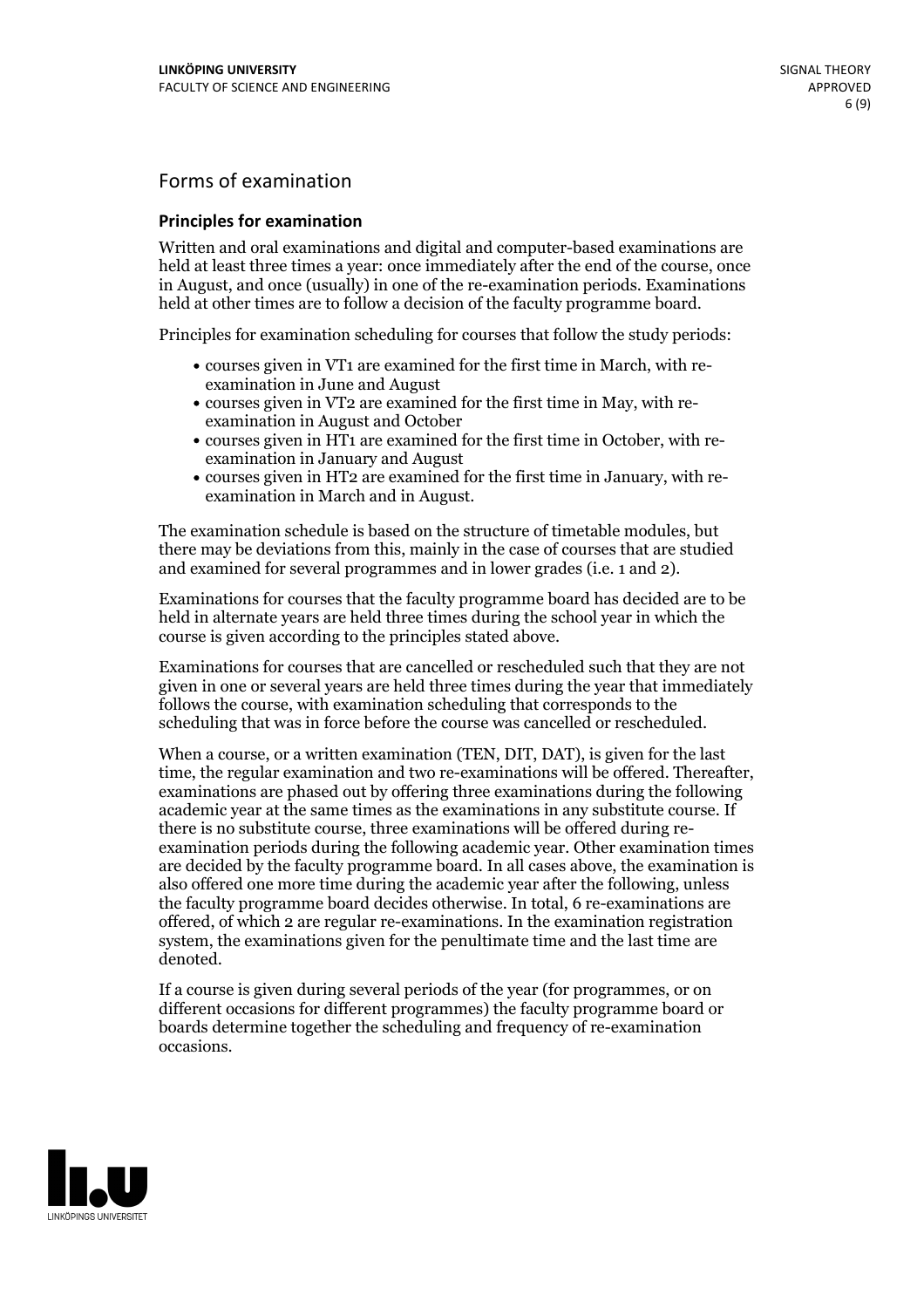### **Retakes of other forms of examination**

Regulations concerning retakes of other forms of examination than written examinations and digital and computer-based examinations are given in the LiU guidelines for examinations and examiners, [http://styrdokument.liu.se/Regelsamling/VisaBeslut/917592.](http://styrdokument.liu.se/Regelsamling/VisaBeslut/917592)

#### **Course closure**

For Decision on Routines for Administration of the Discontinuation of Educational Programs, Freestanding Courses and Courses in Programs, see DNR LiU-2021-04782. After a decision on closure and after the end of the discontinuation period, the students are referred to a replacement course (or similar) according to information in the course syllabus or programme syllabus. If a student has passed some part/parts of a closed program course but not all, and there is an at least partially replacing course, an assessment of crediting can be made. Any crediting of course components is made by the examiner.

### **Registration for examination**

In order to take an written, digital or computer-based examination, registration in advance is mandatory, see decision in the university's rule book [https://styrdokument.liu.se/Regelsamling/VisaBeslut/622682.](https://styrdokument.liu.se/Regelsamling/VisaBeslut/622682) An unregistered student can thus not be offered a place. The registration is done at the Student Portal or in the LiU-app during the registration period. The registration period opens 30 days before the date of the examination and closes 10 days before the date of the examination. Candidates are informed of the location of the examination by email, four days in advance.

### **Code of conduct for students during examinations**

Details are given in a decision in the university's rule book: <http://styrdokument.liu.se/Regelsamling/VisaBeslut/622682>.

#### **Retakes for higher grade**

Students at the Institute of Technology at LiU have the right to retake written examinations and digital and computer-based examinations in an attempt to achieve a higher grade. This is valid for all examination components with code "TEN", "DIT" and "DAT". The same right may not be exercised for other examination components, unless otherwise specified in the course syllabus.

A retake is not possible on courses that are included in an issued degree diploma.

#### **Grades**

The grades that are preferably to be used are Fail (U), Pass (3), Pass not without distinction  $(4)$  and Pass with distinction  $(5)$ .

- Grades U, 3, 4, 5 are to be awarded for courses that have written or digital examinations.<br>• Grades Fail (U) and Pass (G) may be awarded for courses with a large
- degree of practical components such as laboratory work, project work and

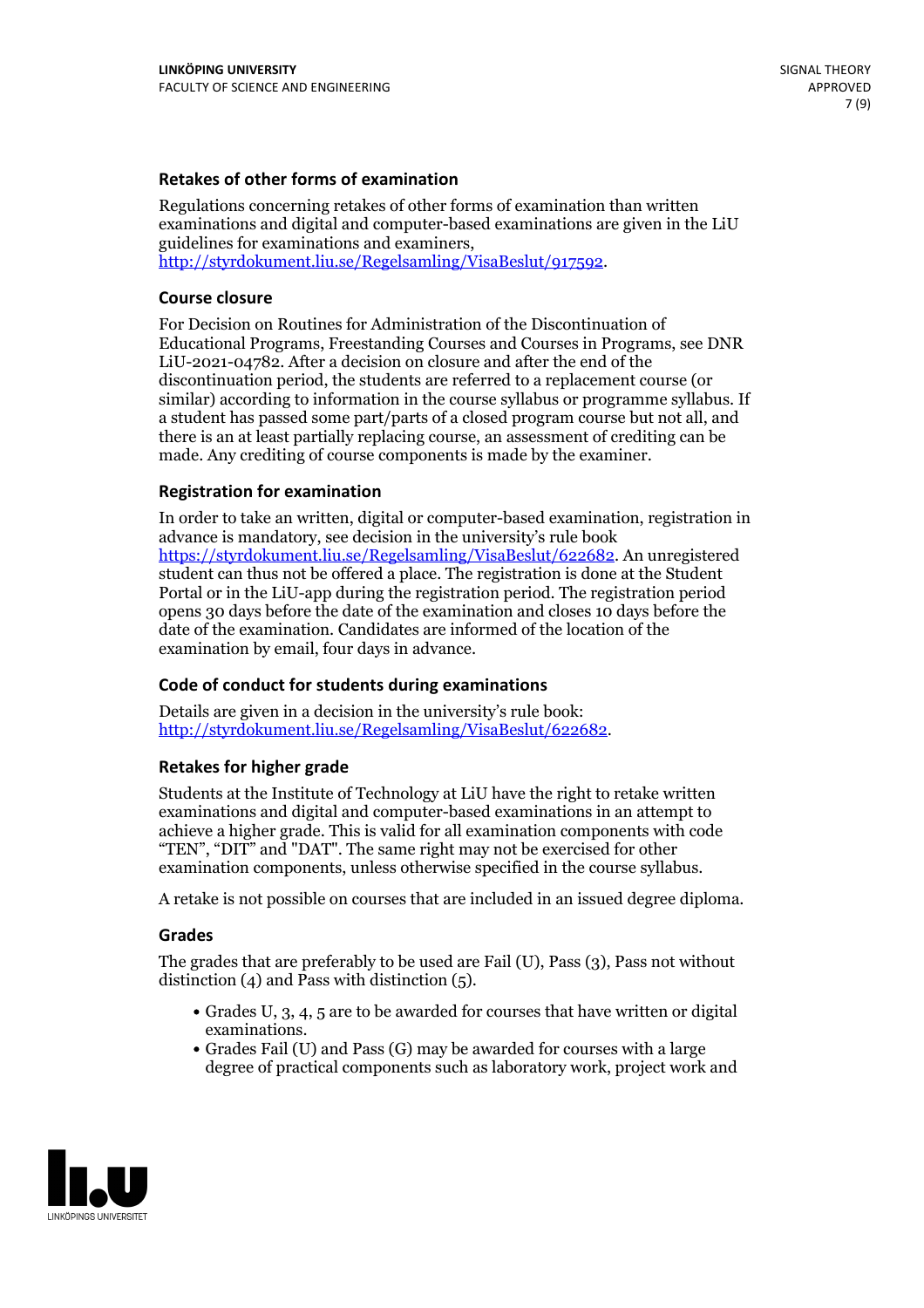group work.<br>• Grades Fail (U) and Pass (G) are to be used for degree projects and other independent work.

#### **Examination components**

The following examination components and associated module codes are used at the Faculty of Science and Engineering:

- Grades U, 3, 4, 5 are to be awarded for written examinations (TEN) and
- digital examinations (DIT).<br>• Examination components for which the grades Fail (U) and Pass (G) may be awarded are laboratory work (LAB), project work (PRA), preparatory written examination (KTR), digital preparatory written examination (DIK), oral examination (MUN), computer-based examination (DAT), home
- assignment (HEM), and assignment (UPG).<br>• Students receive grades either Fail (U) or Pass (G) for other examination components in which the examination criteria are satisfied principally through active attendance such as tutorial group (BAS) or examination item
- (MOM).<br>• Grades Fail (U) and Pass (G) are to be used for the examination components Opposition (OPPO) and Attendance at thesis presentation (AUSK) (i.e. part of the degree project).

In general, the following applies:

- 
- Mandatory course components must be scored and given <sup>a</sup> module code. Examination components that are not scored, cannot be mandatory. Hence, it is voluntary to participate in these examinations, and the voluntariness must be clearly stated. Additionally, if there are any associated conditions to
- the examination component, these must be clearly stated as well.<br>• For courses with more than one examination component with grades U,3,4,5, it shall be clearly stated how the final grade is weighted.

For mandatory components, the following applies (in accordance with the LiU Guidelines for education and examination for first-cycle and second-cycle education at Linköping University,<br>[http://styrdokument.liu.se/Regelsamling/VisaBeslut/917592\)](http://styrdokument.liu.se/Regelsamling/VisaBeslut/917592):

If special circumstances prevail, and if it is possible with consideration of the nature of the compulsory component, the examiner may decide to replace the compulsory component with another equivalent component.

For possibilities to alternative forms of examinations, the following applies (in accordance with the LiU Guidelines for education and examination for first-cycle [http://styrdokument.liu.se/Regelsamling/VisaBeslut/917592\)](http://styrdokument.liu.se/Regelsamling/VisaBeslut/917592):

If the LiU coordinator for students with disabilities has granted a student the right to an adapted examination for a written examination in an examination hall, the student has the right to it.